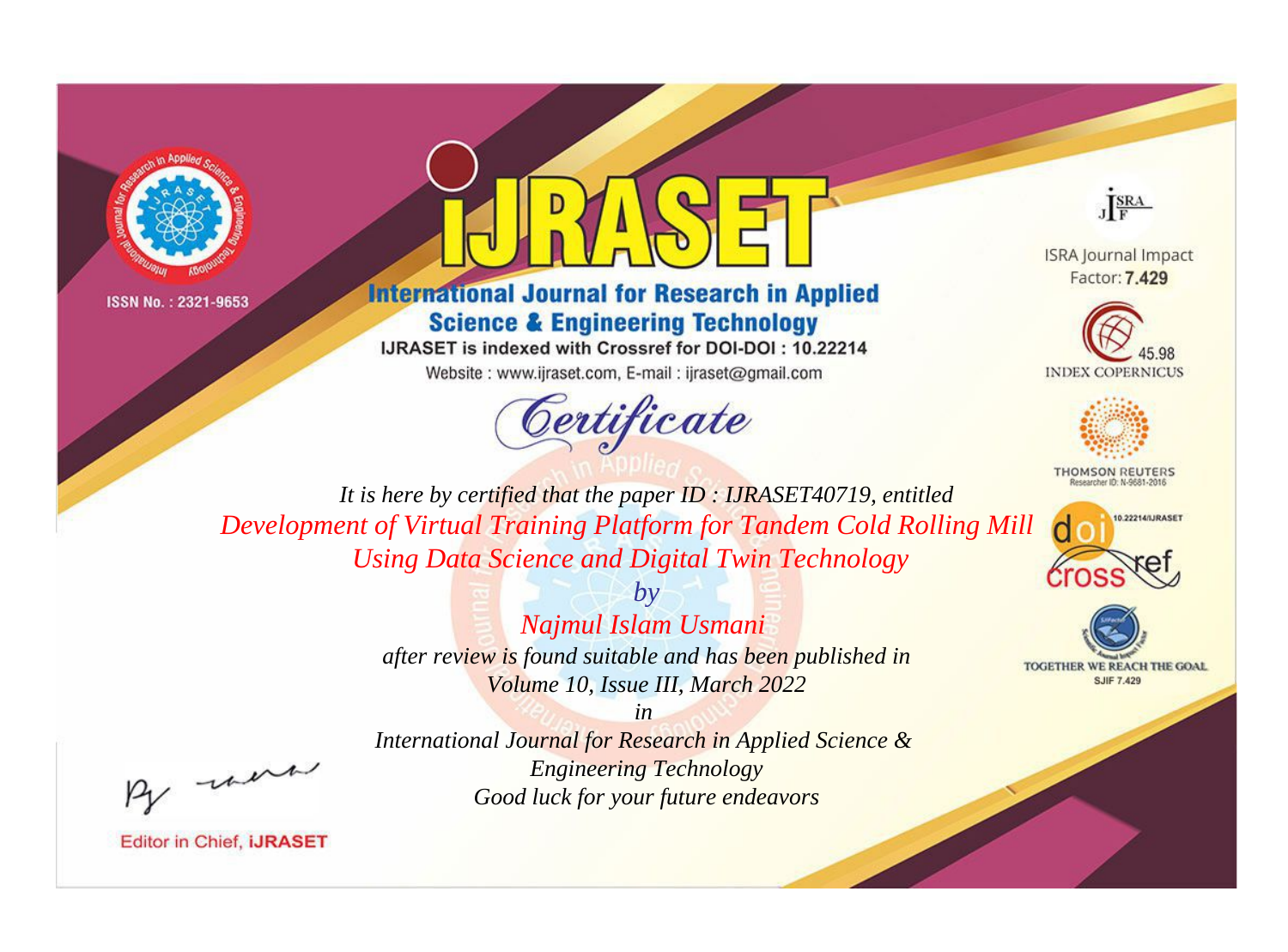



# **International Journal for Research in Applied Science & Engineering Technology**

IJRASET is indexed with Crossref for DOI-DOI: 10.22214

Website: www.ijraset.com, E-mail: ijraset@gmail.com





**ISRA Journal Impact** Factor: 7.429





**THOMSON REUTERS** 



TOGETHER WE REACH THE GOAL **SJIF 7.429** 

*It is here by certified that the paper ID : IJRASET40719, entitled Development of Virtual Training Platform for Tandem Cold Rolling Mill Using Data Science and Digital Twin Technology*

> *by Rajaram Panigrahi after review is found suitable and has been published in Volume 10, Issue III, March 2022*

, un

*International Journal for Research in Applied Science & Engineering Technology Good luck for your future endeavors*

*in*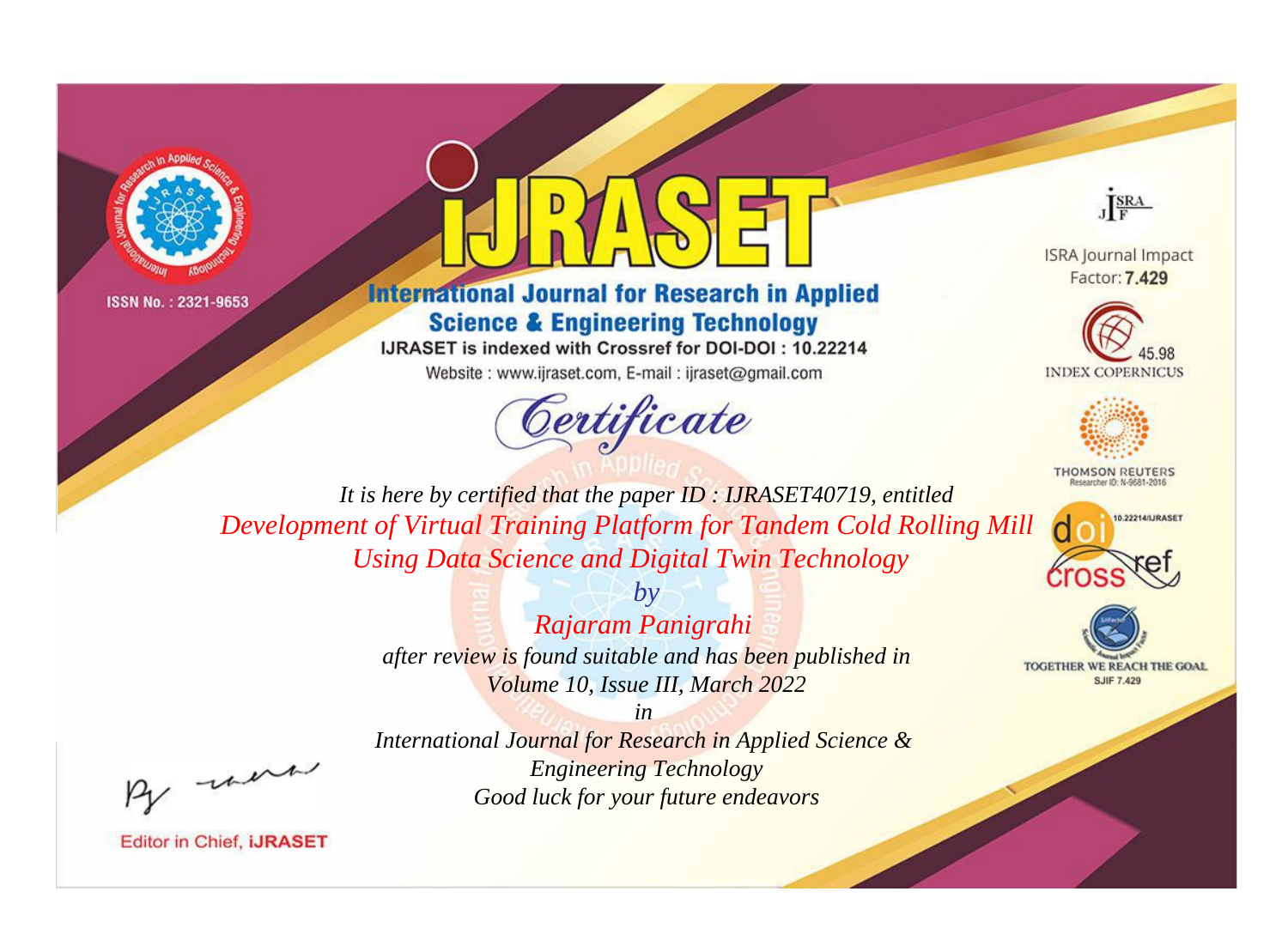



# **International Journal for Research in Applied Science & Engineering Technology**

IJRASET is indexed with Crossref for DOI-DOI: 10.22214 Website: www.ijraset.com, E-mail: ijraset@gmail.com



JERA

**ISRA Journal Impact** Factor: 7.429





**THOMSON REUTERS** 



TOGETHER WE REACH THE GOAL **SJIF 7.429** 

*It is here by certified that the paper ID : IJRASET40719, entitled Development of Virtual Training Platform for Tandem Cold Rolling Mill Using Data Science and Digital Twin Technology*

> *by Susanta Kumar Mishra after review is found suitable and has been published in Volume 10, Issue III, March 2022*

, un

*International Journal for Research in Applied Science & Engineering Technology Good luck for your future endeavors*

*in*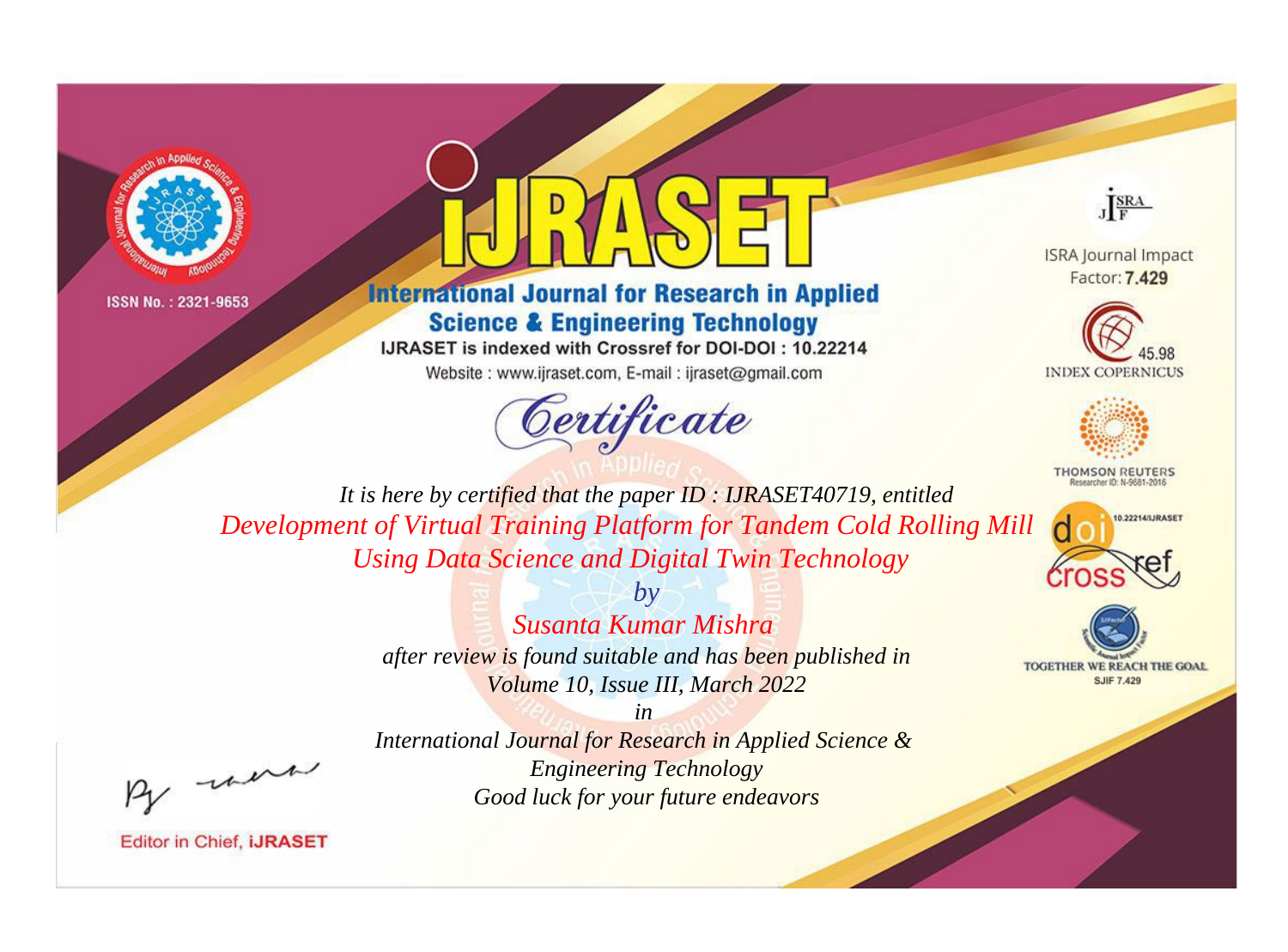



# **International Journal for Research in Applied Science & Engineering Technology**

IJRASET is indexed with Crossref for DOI-DOI: 10.22214 Website: www.ijraset.com, E-mail: ijraset@gmail.com



JERA

**ISRA Journal Impact** Factor: 7.429





**THOMSON REUTERS** 



TOGETHER WE REACH THE GOAL **SJIF 7.429** 

*It is here by certified that the paper ID : IJRASET40719, entitled Development of Virtual Training Platform for Tandem Cold Rolling Mill Using Data Science and Digital Twin Technology*

> *by Achinta Kumar Dalal after review is found suitable and has been published in Volume 10, Issue III, March 2022*

, un

*International Journal for Research in Applied Science & Engineering Technology Good luck for your future endeavors*

*in*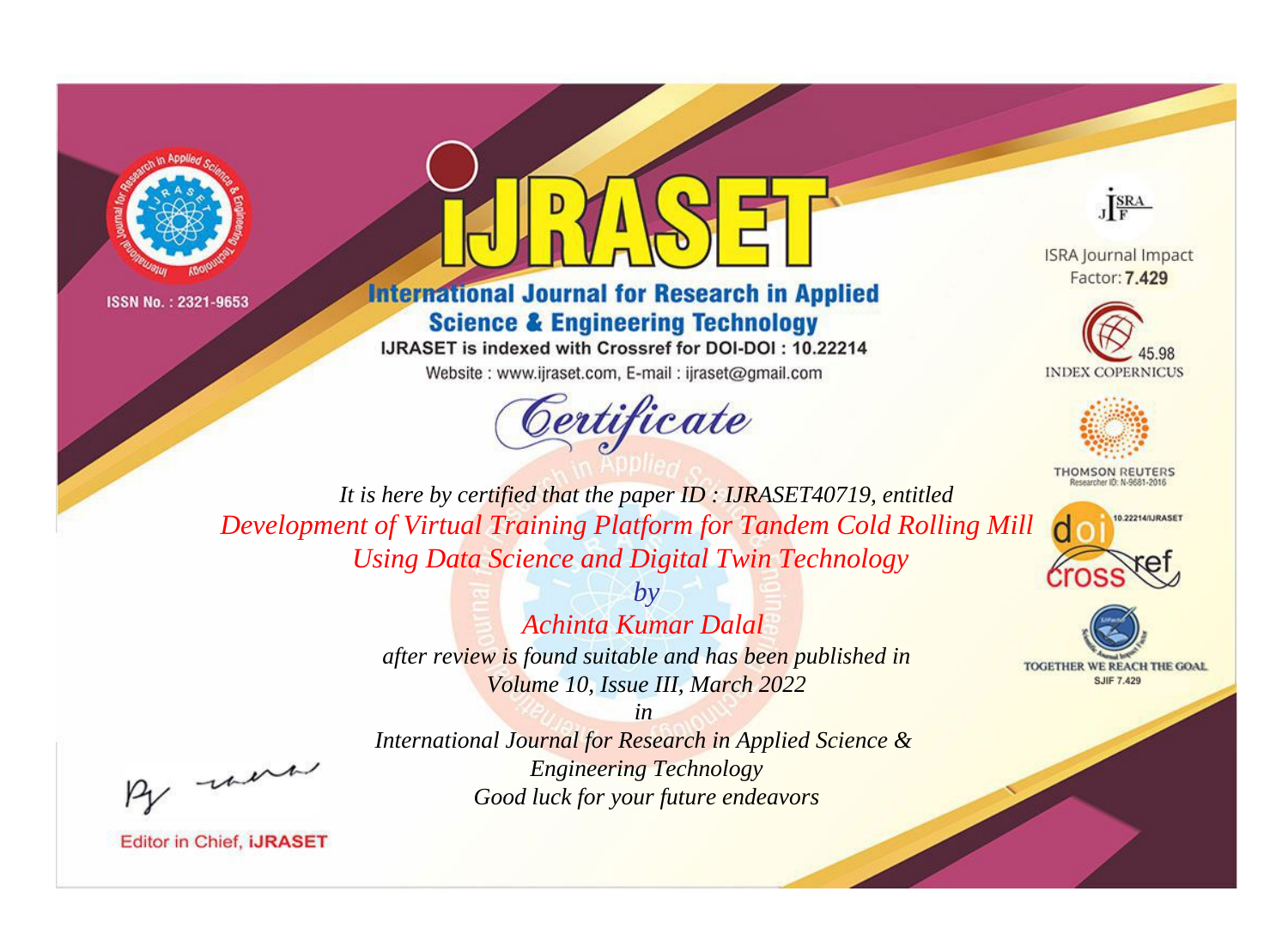



# **International Journal for Research in Applied Science & Engineering Technology**

IJRASET is indexed with Crossref for DOI-DOI: 10.22214

Website: www.ijraset.com, E-mail: ijraset@gmail.com



JERA

**ISRA Journal Impact** Factor: 7.429





**THOMSON REUTERS** 



TOGETHER WE REACH THE GOAL **SJIF 7.429** 

*It is here by certified that the paper ID : IJRASET40719, entitled Development of Virtual Training Platform for Tandem Cold Rolling Mill Using Data Science and Digital Twin Technology*

> *Rakesh Juyal after review is found suitable and has been published in Volume 10, Issue III, March 2022*

> > *in*

*by*

, un

*International Journal for Research in Applied Science & Engineering Technology Good luck for your future endeavors*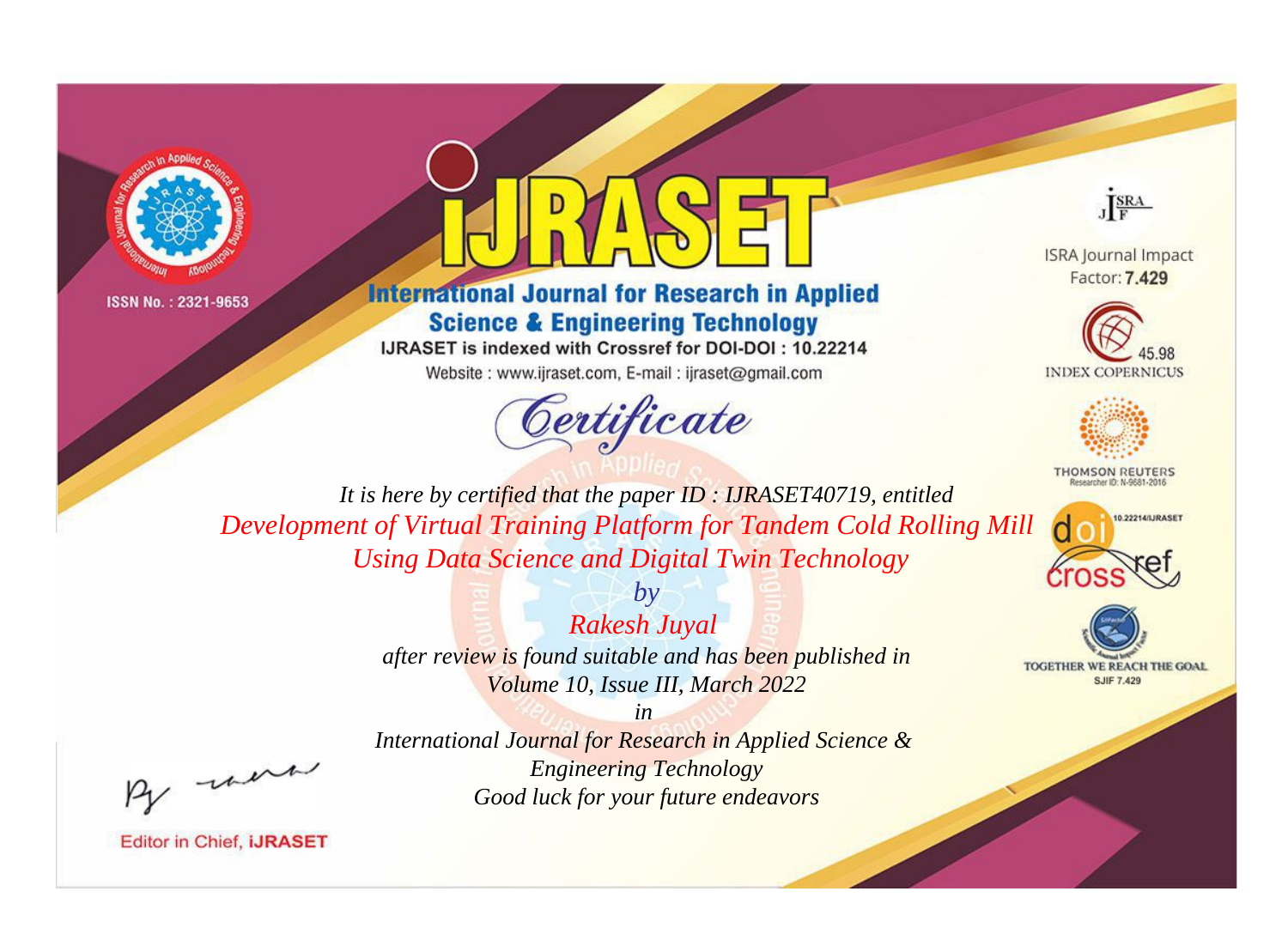



# **International Journal for Research in Applied Science & Engineering Technology**

IJRASET is indexed with Crossref for DOI-DOI: 10.22214

Website: www.ijraset.com, E-mail: ijraset@gmail.com





**ISRA Journal Impact** Factor: 7.429





**THOMSON REUTERS** 



TOGETHER WE REACH THE GOAL **SJIF 7.429** 

*It is here by certified that the paper ID : IJRASET40719, entitled Development of Virtual Training Platform for Tandem Cold Rolling Mill Using Data Science and Digital Twin Technology*

> *Dhiraj Meshram after review is found suitable and has been published in Volume 10, Issue III, March 2022*

*by*

, un

*International Journal for Research in Applied Science & Engineering Technology Good luck for your future endeavors*

*in*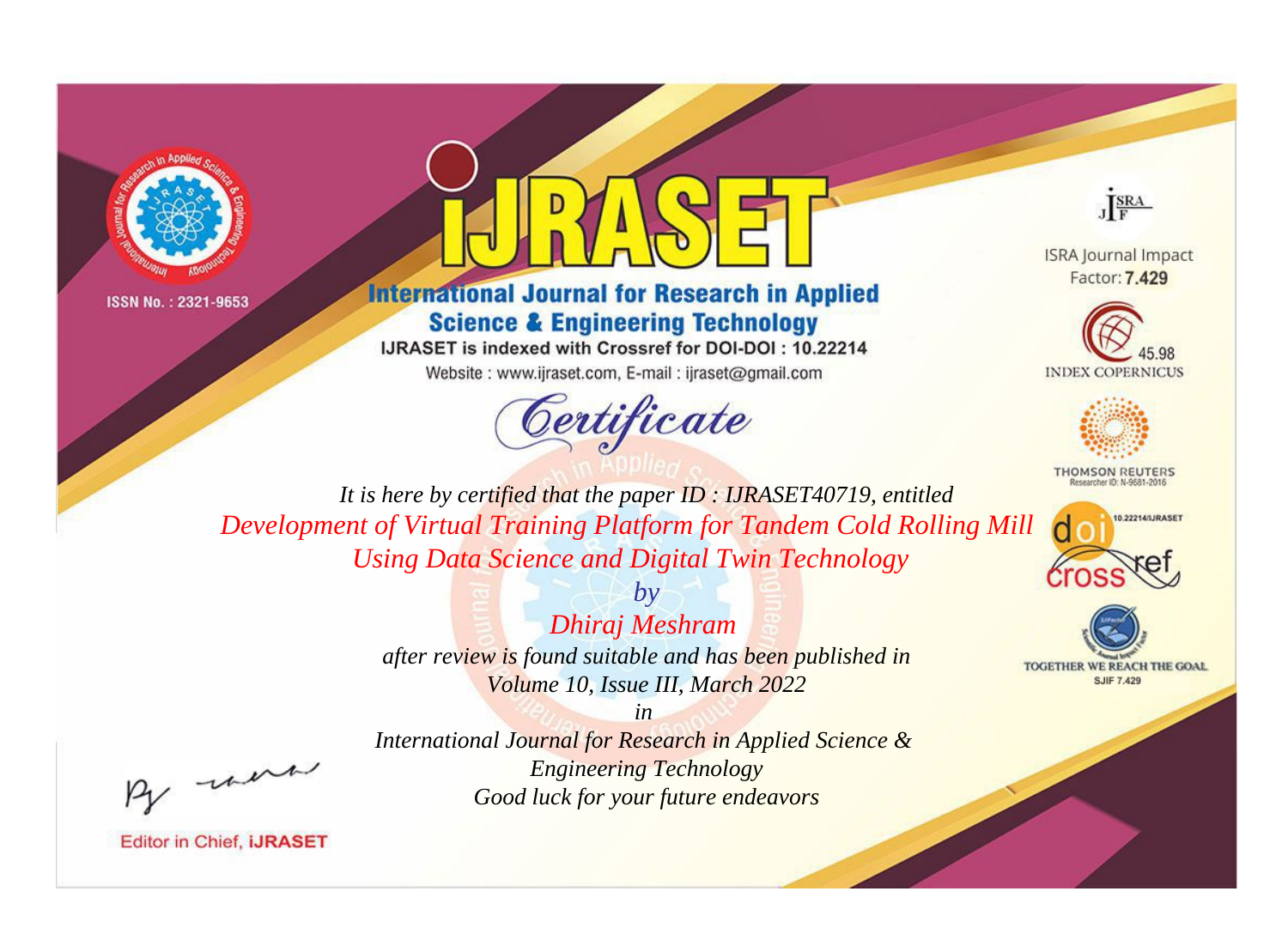



# **International Journal for Research in Applied Science & Engineering Technology**

IJRASET is indexed with Crossref for DOI-DOI: 10.22214

Website: www.ijraset.com, E-mail: ijraset@gmail.com





**ISRA Journal Impact** Factor: 7.429





**THOMSON REUTERS** 



TOGETHER WE REACH THE GOAL **SJIF 7.429** 

*It is here by certified that the paper ID : IJRASET40719, entitled Development of Virtual Training Platform for Tandem Cold Rolling Mill Using Data Science and Digital Twin Technology*

> *Kumar Gaurav after review is found suitable and has been published in Volume 10, Issue III, March 2022*

*by*

, un

*International Journal for Research in Applied Science & Engineering Technology Good luck for your future endeavors*

*in*